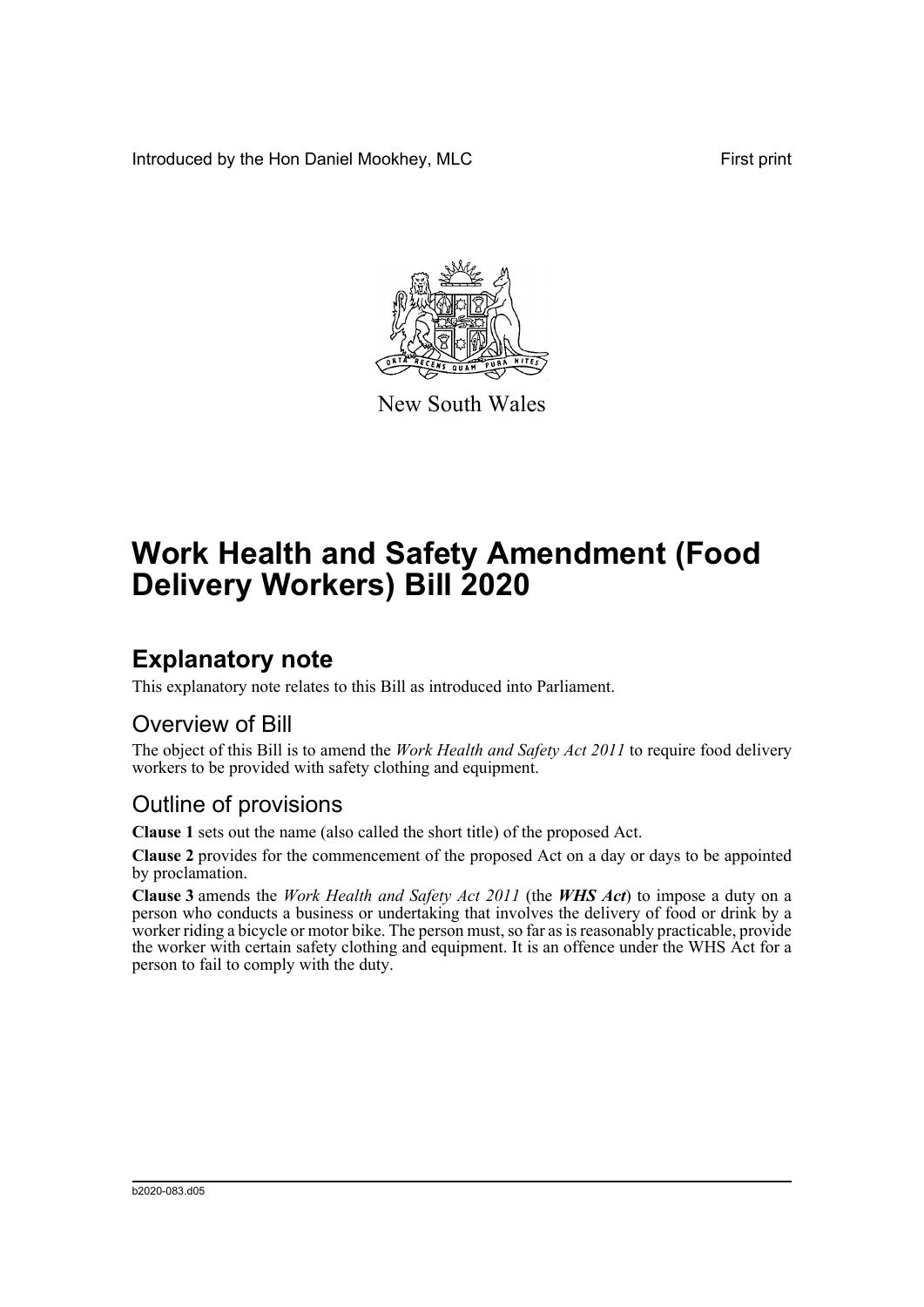Introduced by the Hon Daniel Mookhey, MLC First print



New South Wales

# **Work Health and Safety Amendment (Food Delivery Workers) Bill 2020**

### **Contents**

|   |                                                    | Page |
|---|----------------------------------------------------|------|
| 1 | Name of Act                                        |      |
|   | 2 Commencement                                     |      |
| 3 | Amendment of Work Health and Safety Act 2011 No 10 |      |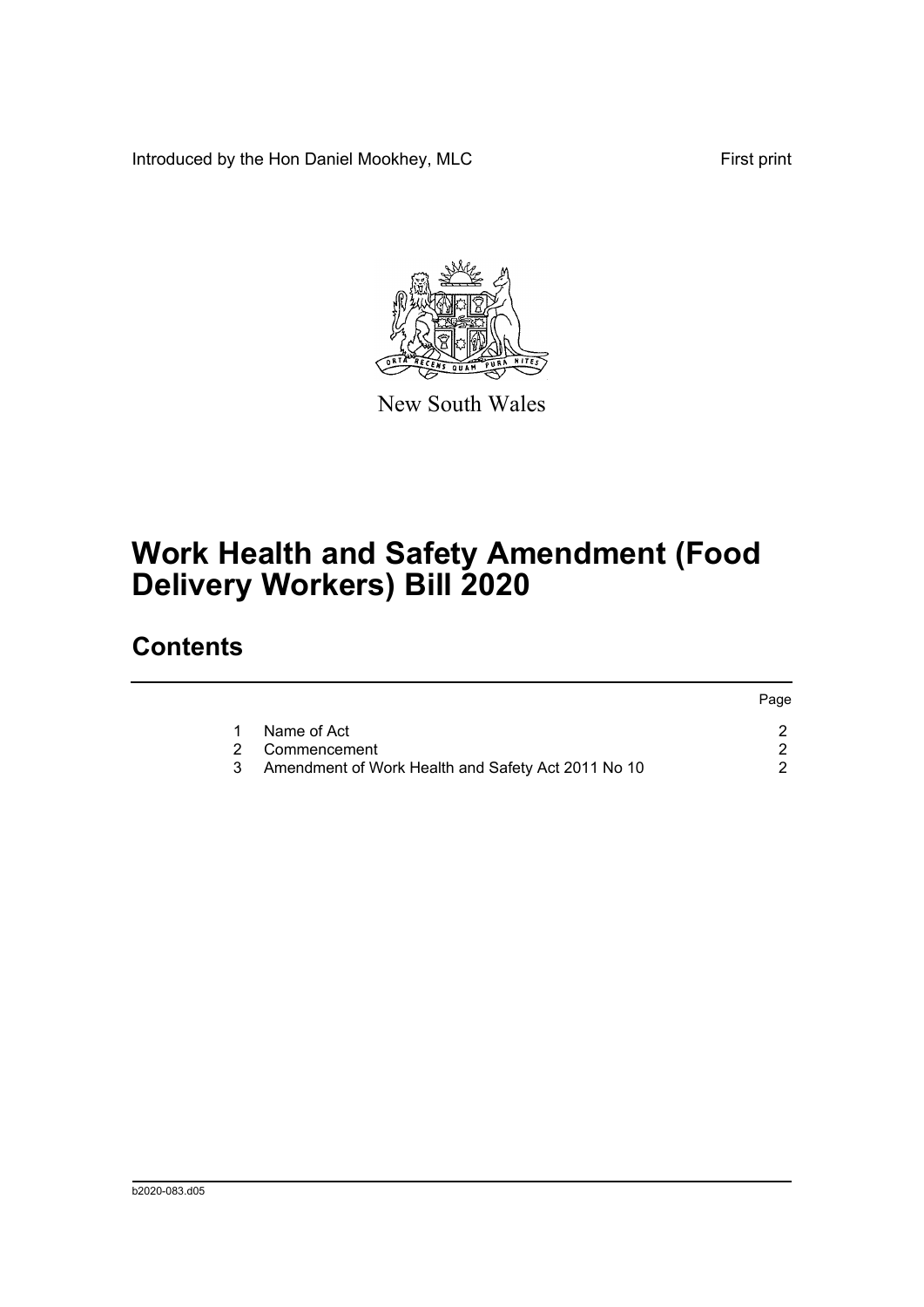

New South Wales

# **Work Health and Safety Amendment (Food Delivery Workers) Bill 2020**

No , 2020

#### **A Bill for**

An Act to amend the *Work Health and Safety Act 2011* to require food delivery workers to be provided with safety clothing and equipment.